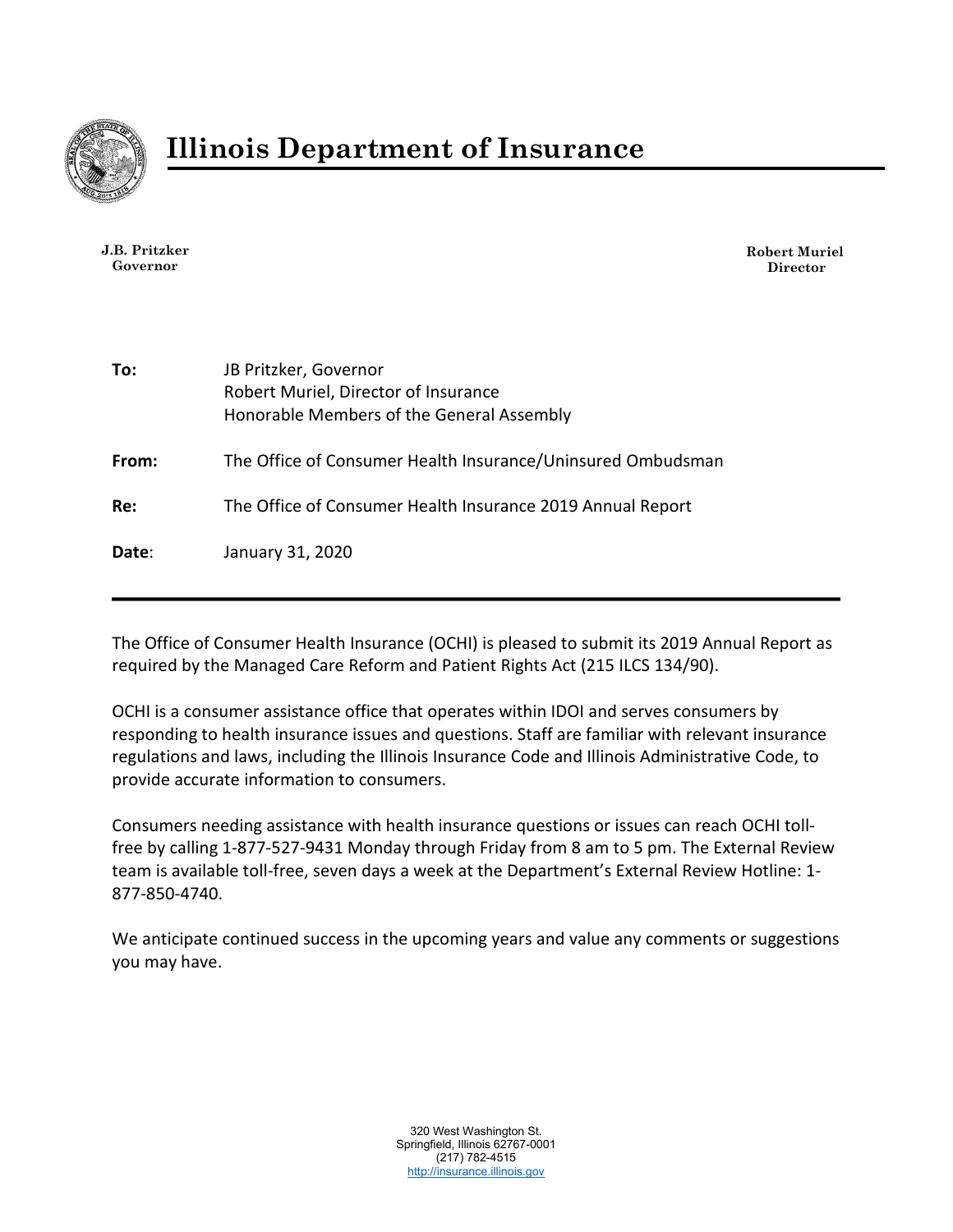## **Executive Summary**

The Managed Care Reform and Patient Rights Act (215 ILCS 134/1 *et seq*.) established the Office of Consumer Health Insurance (OCHI), effective January 1, 2000. OCHI operates within the Illinois Department of Insurance and serves Illinois residents by responding to a wide variety of health insurance issues and questions. OCHI responds to telephone calls, e-mails, letters, and walk-in visits from consumers. As of December 31, 2019, consumers have contacted the Department on over 387,250 occasions through the OCHI and External Review Hotline toll-free numbers. OCHI strives to directly answer each consumer's questions while on the phone or researches the issue of concern and responds to the consumer within 24 hours.

OCHI analysts provide general information in the form of brochures and consumer FACT sheets. The unit also informs consumers of their options and rights under their policies, state laws and regulations. To provide answers to consumer questions, staff is trained on the relevant sections of the Illinois Insurance Code and the Illinois Administrative Code. Familiarity with certain federal laws and regulations, such as the Employee Retirement Income Security Act (ERISA) and COBRA (Consolidated Omnibus Budget Reconciliation Act – continuation of coverage), is essential. Staff address unique coverage questions and challenges faced by consumers. OCHI analysts utilize additional resources, including information from other State and local agencies to provide clear and helpful answers. OCHI continually monitors state and federal legislation; identifies significant trends and specific issues affecting health coverage for Illinois citizens; and sets forth specific recommendations to address those issues.

In addition to responding to consumer telephone inquiries, OCHI also aids Illinois consumers through various outreach, including administration of the Uninsured Ombudsman Program (20 ILCS 1405/1405-25), participation at Rapid Response meetings for dislocated workers, involvement in community health fairs, and the development and distribution of consumerfocused brochures and FACT sheets. These efforts help consumers understand their insurance coverage; informs consumers of their rights under insurance policies; helps consumers file complaints, internal appeals and requests for external reviews for denied claims; and connects Illinois residents with appropriate resources based on their needs.

OCHI staff is available Monday through Friday, 8:00 a.m. – 5:00 p.m. at (877) 527-9431. External review staff is available seven days a week at (877) 850-4740. External review is dedicated to expediting external review requests outside of normal office hours, including weekends and holidays.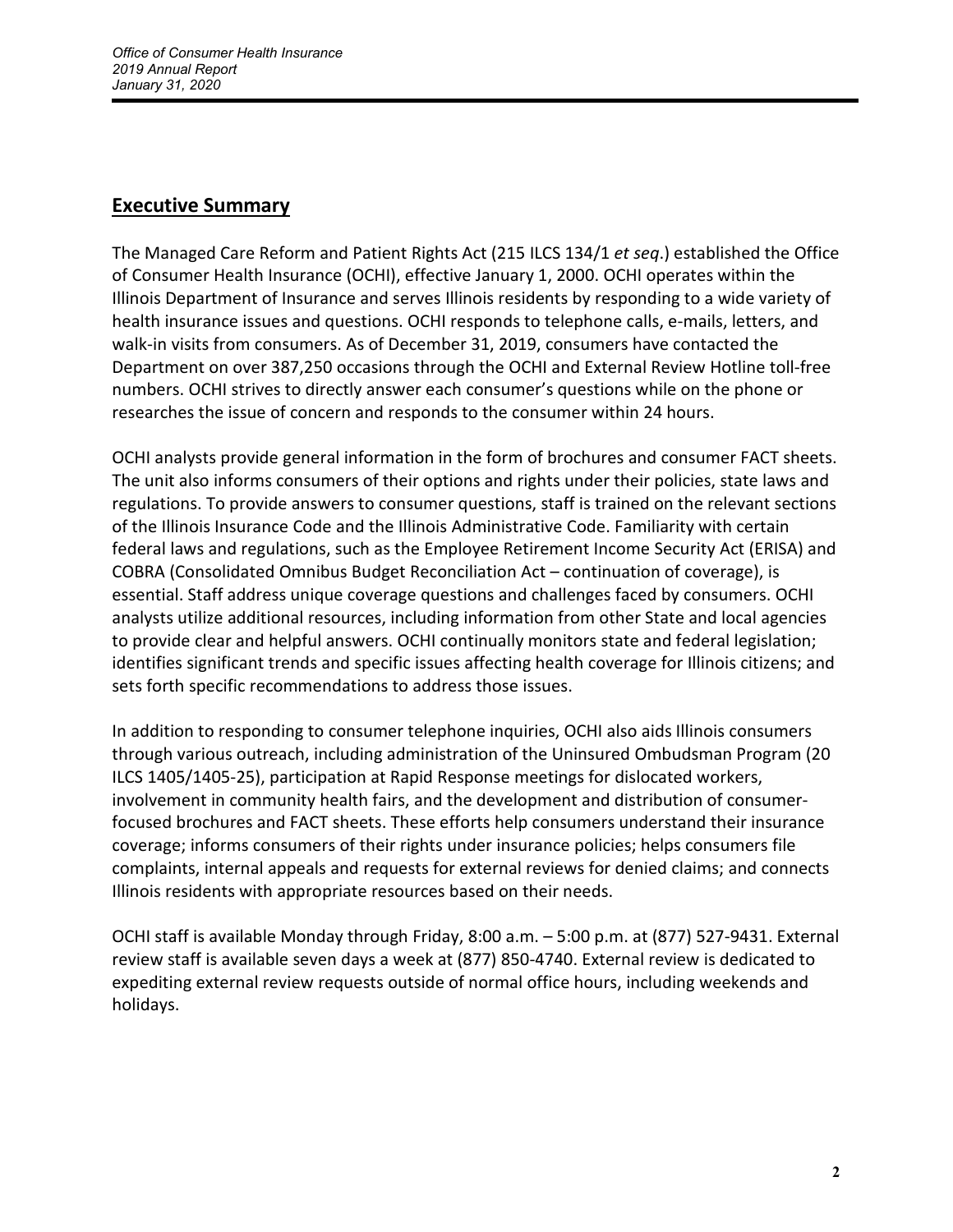Staff participated in approximately 13,239 telephone calls in 2019. The OCHI toll-free number received 6,752 calls and placed 1,157 outgoing calls, for a total of 7,909 calls. The External Review Hotline received 4,113 calls and placed 889 outgoing calls, for a total of 5,002 calls. Approximately 328 callers requested assistance in Spanish, and these calls were transferred to Department employees fluent in Spanish.

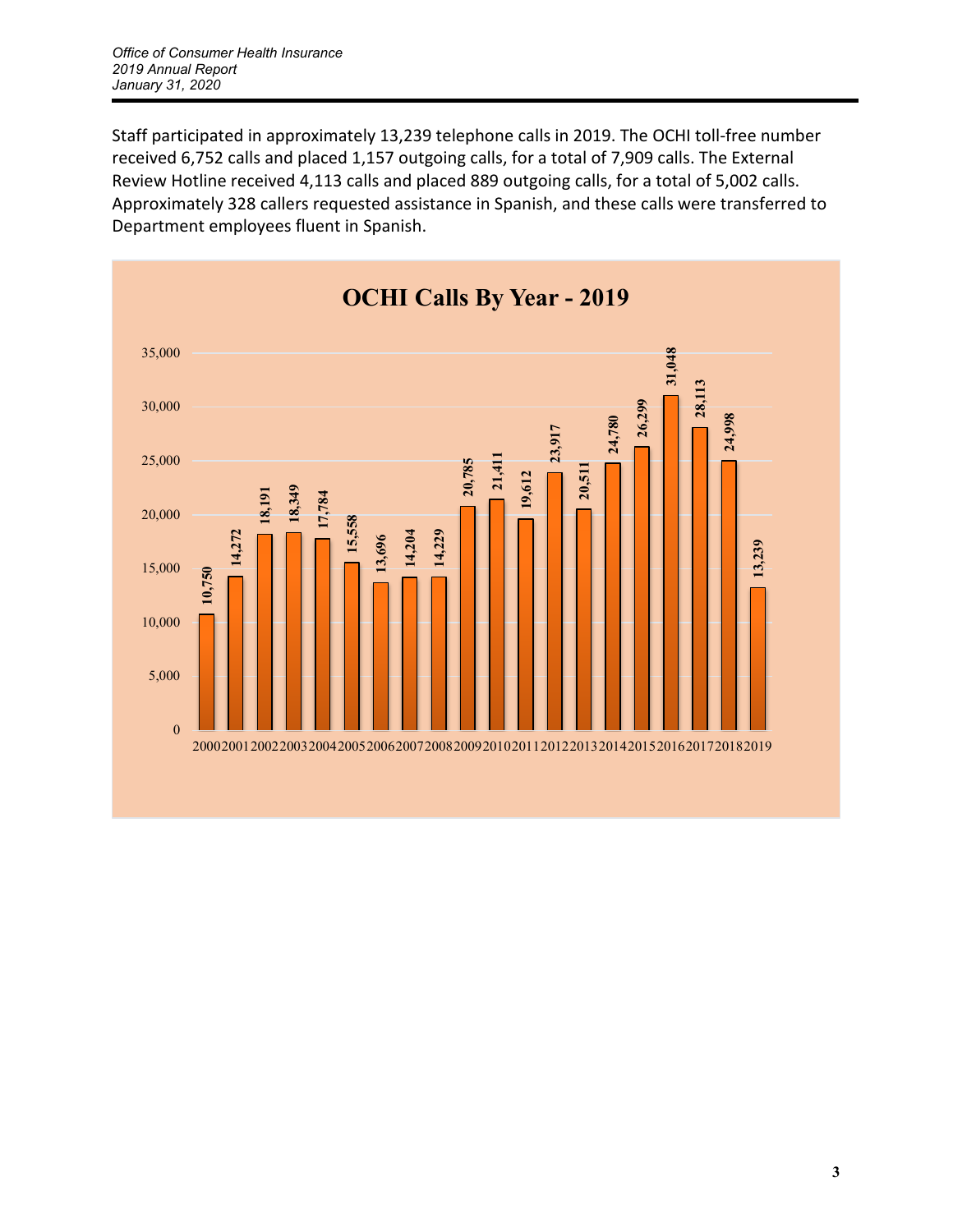# **Section 1 - Educating Consumers about Health Insurance Rights and Options**

OCHI staff continued to support an ever-changing landscape of questions from Illinois consumers in 2019. OCHI staff responded to questions from a variety of individuals and groups, including consumers, employers, agents, associations, attorneys, health care providers, and advocates. Staff assisted consumers through telephone inquiries, walk-in visits, email, and written correspondence. In addition to discussing issues with consumers by phone and in person, OCHI refers consumers to information available on the Department's website [\(http://www.insurance.illinois.gov\)](http://www.insurance.illinois.gov/) and other appropriate websites. When necessary, OCHI staff directed consumers to the appropriate resource to obtain coverage, such as, the Federal Marketplace, the Illinois Department of Health Care and Family Services (HFS) for Medicaid and All Kids, or the Department on Aging Senior Health Insurance Program for Medicare.

OCHI provided information and education to help consumers understand their health insurance needs and benefits, the differences between those benefits (individual, small group, and large group insurance products), and related rights guaranteed by federal and state laws.

OCHI staff continued to track the call topics via the Phone Inquiry and Response Tracking System (PIRT). The system also tracked resources used by OCHI staff, referrals to other entities for assistance, and the action taken to resolve the call. Resources such as the Uninsured Ombudsman Service Finder Database, Fact Sheets, websites, telephone numbers and companyspecific information were maintained for easy access by the OCHI staff.

Throughout 2019, OCHI responded to Illinois residents who needed assistance or had questions regarding the Health Insurance Marketplace. OCHI informed consumers about how to locate available health plans, when to enroll, and how to obtain detailed assistance in selecting a plan, including website and telephone information for the federal Health Insurance Marketplace [\(www.healthcare.gov;](http://www.healthcare.gov/) (800) 318-2596). OCHI also coordinated communication with insurance issuers directly and provided Medicare and Medicaid related resources where appropriate.

During 2019, Illinois had issuers available in all 102 Counties within the state, while Blue Cross Blue Shield of Illinois was the only carrier to cover the entire state. The following five carriers offered individual qualified health plans (QHPs) through the federal marketplace to Illinois consumers:

- 1. Celtic Insurance Company
- 2. CIGNA Healthcare of Illinois, Inc.
- 3. Gunderson Health Plan Inc. (now a Quartz entity)
- 4. Health Alliance Medical Plans, Inc. (HAMP)
- 5. Health Care Service Corporation, a Mutual Legal Reserve Company (Blue Cross Blue Shield of Illinois)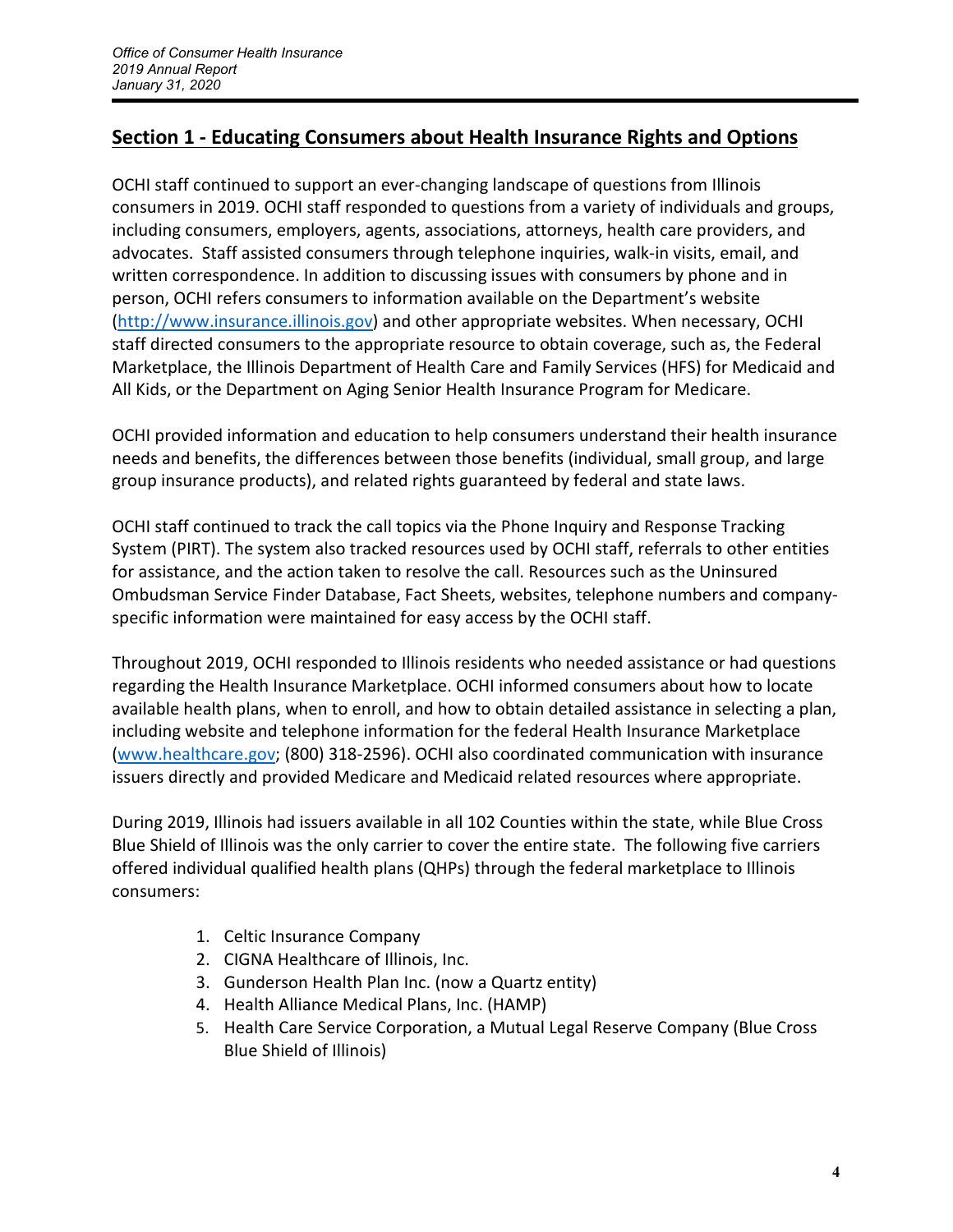An analysis of 2019 plan information is provided at:

<http://insurance.illinois.gov/newsrls/2018/10/2019ILRatePlanAnalysis.pdf>

The Department is pleased to announce that five issuers will continue to offer individual QHPs for 2020. Illinois released the Plan Analysis for 2020 coverage, identifying the five 2020 issuers:

- 1. Celtic Insurance Company
- 2. CIGNA Healthcare of Illinois, Inc.
- 3. Quartz Health Benefit Plans Corporation
- 4. Health Alliance Medical Plans, Inc. (HAMP)
- 5. Health Care Service Corporation, a Mutual Legal Reserve Company (Blue Cross Blue Shield of Illinois)

An analysis of 2020 plan information is available here:

#### <http://insurance.illinois.gov/Newsrls/2019/10/2020ILRatePlanAnalysis.pdf>

OCHI connected consumers with Marketplace and/or Illinois HFS staff who could assist, depending on the consumer's situation. OCHI helped consumers file complaints with the Department when a carrier's action or inaction was in question. In circumstances where a person needed medicine or treatment, OCHI acted as liaison and sent expedited inquiries to the Marketplace, Illinois HFS and/or the carrier and then followed up with the consumer to ensure resolution.

In addition to the Affordable Care Act (ACA) related calls, OCHI continued to receive calls requesting information on many other topics including:

- Health carrier compliance with Illinois statutes, regulations and policy requirements
- Information on how to file an Internal appeal/grievance with the insurance carrier
- How and when to file formal complaint with the Department
- How and when to submit external review requests
- Continuation of coverage rights under state and federal laws
- Mental health and substance use disorder coverage, including parity requirements
- Contact information for appropriate agency for plans not regulated by the Department
- Network adequacy requirements and how to navigate provider network changes
- Questions regarding rate increases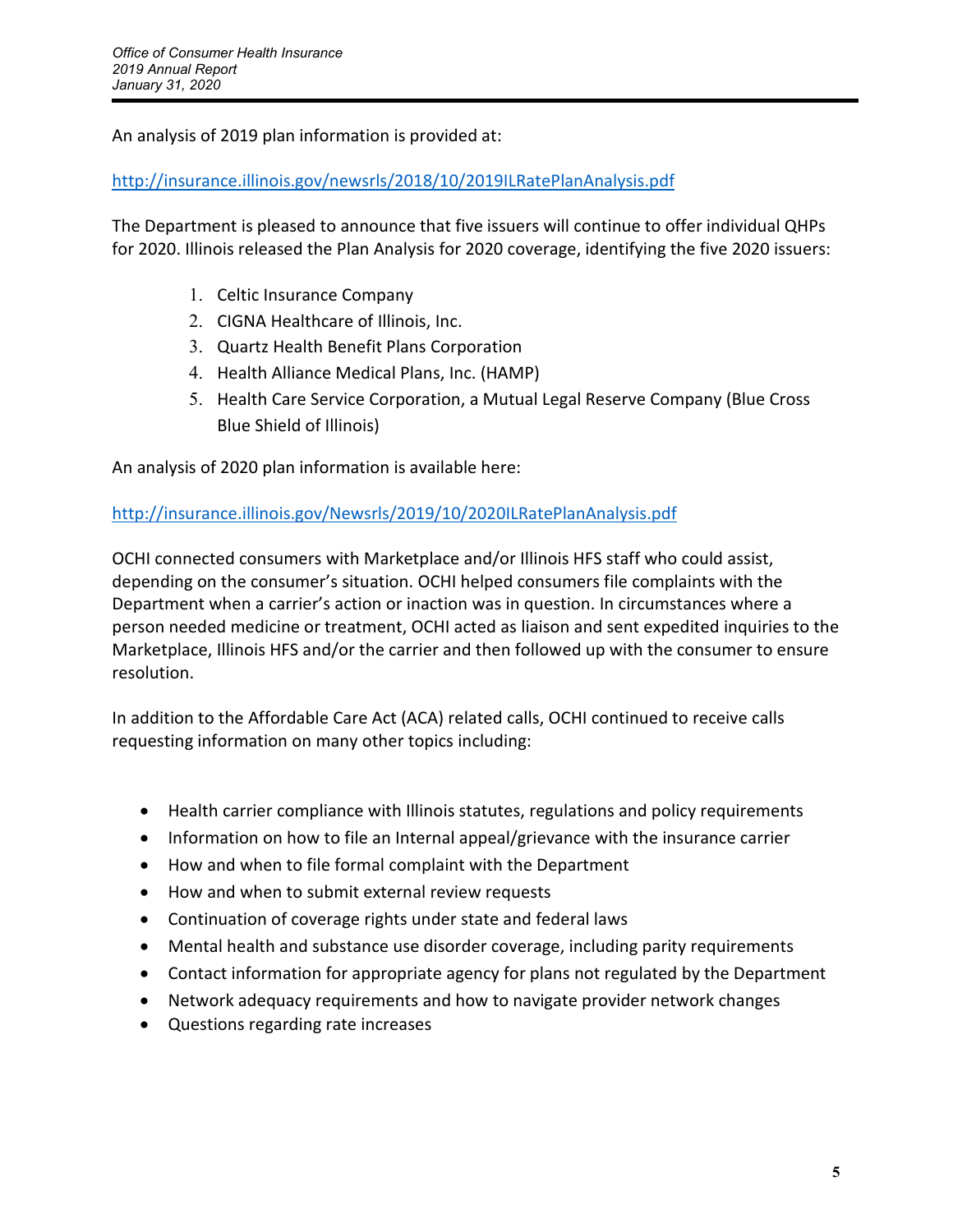OCHI staff helped consumers understand their insurance coverage and provided awareness and education to Illinois consumers with complaints and inquiries regarding health insurance issues and assisting the consumer in determining the appropriate course of action to resolve their issue.

## **1. Claim-Related Appeals & Grievances**

Filing an appeal/grievance can be a complex process for a consumer to navigate, OCHI is committed to providing prompt and accurate information during this critical time for consumers. In 2019, OCHI staff received requests for various claim-related topics:

- Claim denial and delay
- Unsatisfactory claim payments
- Out of network payments
- Contract exclusions
- Usual and Customary payments
- Emergency Care
- Medical necessity
- Experimental and/or investigational services
- Rescission of coverage
- Pre-existing conditions
- Drug Formulary issues

OCHI provided guidance to consumers by explaining their consumer rights and responsibilities under Illinois law and the specific provisions of their policy. Staff provided guidance to consumers by researching and resolving concerns with their health plans including appeals/grievances, external review requests, and situations that warranted filing a complaint with the Department.

Consumers with questions regarding denials of coverage based on medical necessity, rescission of coverage, pre-existing conditions, or denials for experimental and/or investigational services are advised that their claim denials might warrant filing an external review request with the Department.

## **2. Consumer Assistance and Education**

Many calls to the OCHI toll-free numbers do not relate directly to insurance plans regulated by the Department. However, OCHI's mission includes referring consumers to the appropriate resource for assistance. Examples of consumer referrals include calls regarding self-insured plans, Medicaid questions, Marketplace escalations, other state and federal agencies, licensed Illinois carriers, and other areas within the Department.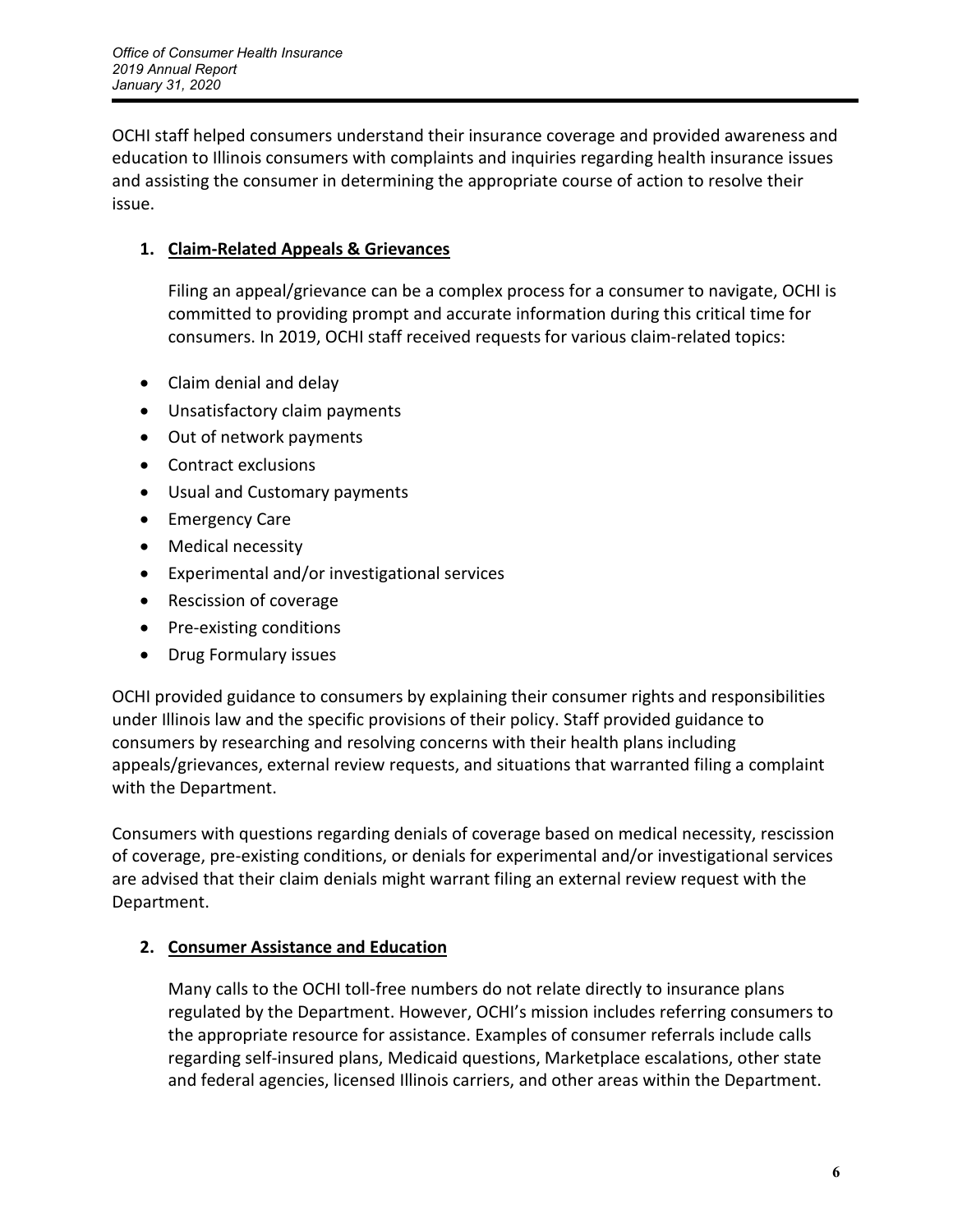OCHI assisted callers by listening to their needs and guiding them to the appropriate place for assistance.

## **3. Insurance Law**

OCHI assisted consumers about various state and federal insurance laws. As in past years, most of the questions are about federal and state continuation coverage laws. The Department continues to provide specialized training for OCHI staff on Illinois mandates, as well as federal mental health and substance use disorder parity laws.

## **4. General Company Information**

OCHI received questions from consumers seeking general information about issuers. Many of the callers requested address and phone numbers for insurance companies. OCHI also provided callers with the complaint history of specific carriers and rating information accessed at A.M. Best Rating Services which rates companies based on their financial status and ability to pay claims.

## **5. Uninsured Ombudsman and Shopping for Coverage**

OCHI spoke to consumers regarding resources available through the Uninsured Ombudsman Program and shopping for insurance coverage. OCHI used available agency resources to assist uninsured callers and direct them to medical clinics, pharmaceutical companies, and other entities that provide medical care for a discounted rate. For those looking for other types of coverage, OCHI provided complaint history information and answered questions about available options. Additional information regarding the activities of the Uninsured Ombudsman is included in Section 5 of this report.

## **6. Other topics explored by callers to OCHI during 2019 included:**

- Impacts of enacted legislation
- Short Term Limited Duration plans questions and concerns regarding benefits and consumer rights under these policies
- Marketing issues questions and concerns regarding how carriers, producers and the Marketplace marketed coverage
- Confirming status of complaints made against carriers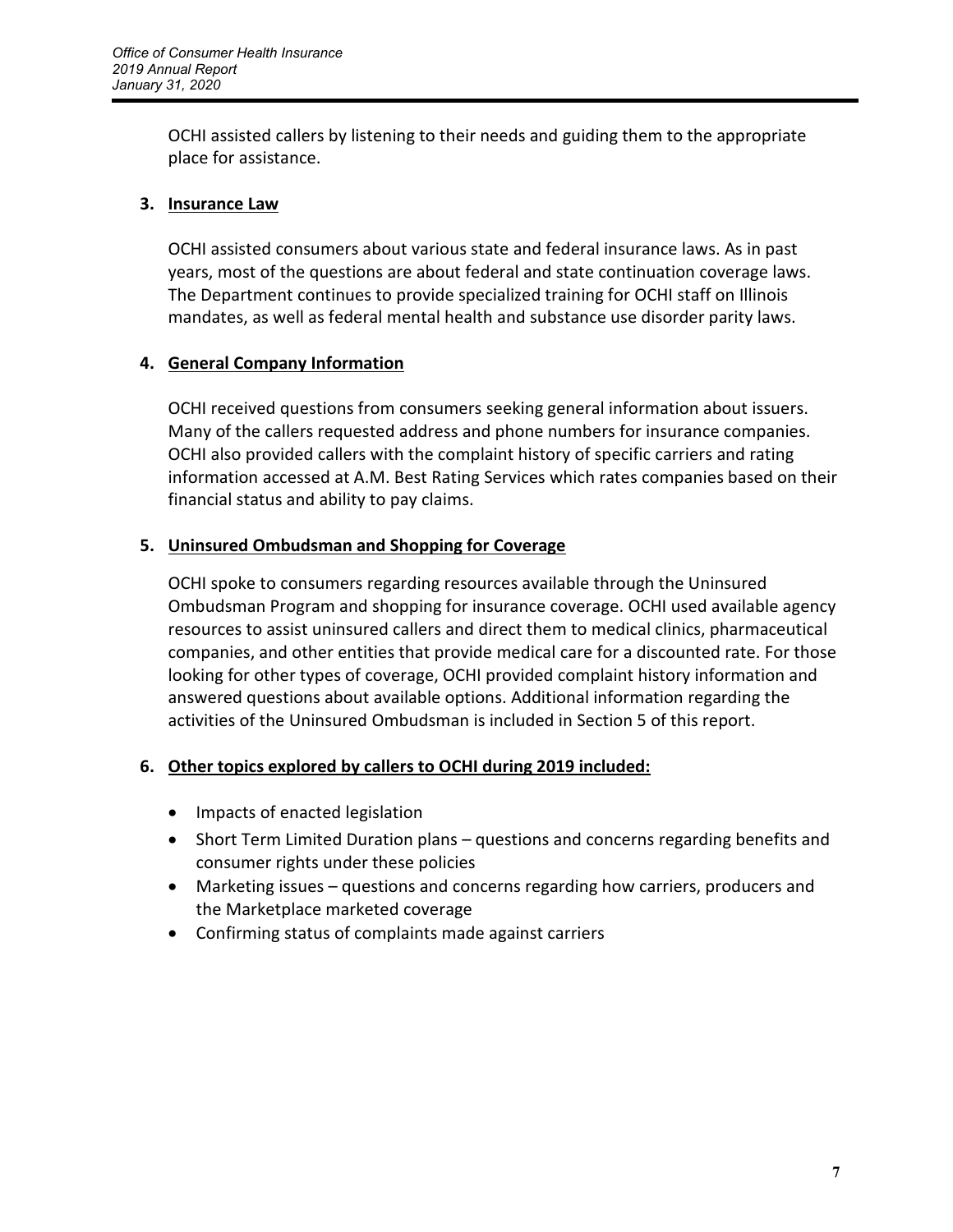

*\*margin of error due to multiple services on same external review*

# **Section 2 - Helping Consumers Navigate Appeals, Complaints and External Reviews**

#### **Internal Appeals**

Under Illinois law, two classifications of health claim denials exist: adverse determinations and administrative determinations. First, an adverse determination relates to claims that involve medical judgment for which a carrier has found a service, supply, drug or procedure not medically necessary and not covered by the plan. Adverse determinations include claims, services, supplies, drugs or procedures denied as being experimental/investigational. Second, administrative determinations include all other types of denials, delays, unsatisfactory payments, referral issues, and contract disputes.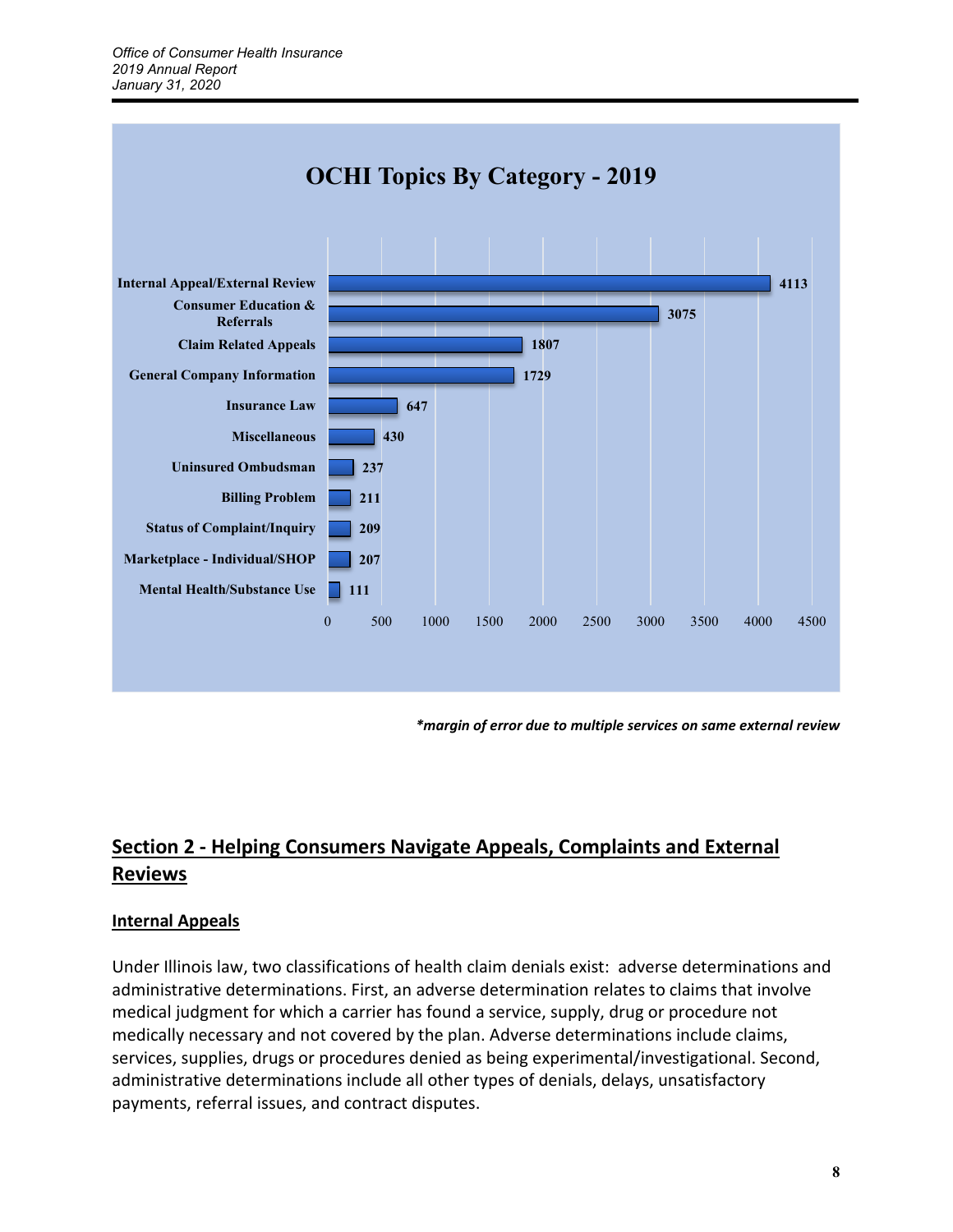Health carriers must have appeal procedures in place for both adverse and administrative determinations. Consumers, or their authorized representatives, may file an internal appeal with the carrier for reconsideration. Depending on the type of appeal (pre-service, concurrent service or post-service), the time frames for resolving the appeal vary. Additionally, if the medical condition of the patient is urgent, the time frames are expedited.

For both administrative and adverse determinations, a consumer may file a complaint with the Department at any time. OCHI staff provides access to the Department's complaint form and explains both the complaint and the internal appeal process to the consumer.

## **External Reviews**

External Review is an additional type of relief for adverse determinations available after the consumer exhausts his/her internal appeal rights with the carrier. For urgent situations, the consumer may file an expedited internal appeal and/or an expedited external review request. OCHI analysts speak with callers regarding the patient's medical situation and counsel callers regarding the various appeal options available to them. OCHI analysts work closely with the Complaints unit to monitor cases where external review rights apply, and guide consumers through the internal appeal process and to the external review process without delay.

In addition to medical necessity and investigation/experimental adverse determinations, a consumer may request external review when carriers deny claims due to pre-existing conditions limitations and when a policy has been rescinded.

OCHI assisted consumers faced with adverse determinations through internal appeal procedures (mandated by the Managed Care Reform and Patient Rights Act 215 ILCS 134/45) and the external independent review process (mandated by the Health Care External Review Act 215 ILCS 180/et. Al). Under the External Review Act, the Department receives requests for external review; and after the carrier and the Department confirm eligibility, the Department randomly assigns a registered Independent Review Organization (IRO) to review the request.

In 2019, OCHI staff spoke to consumers, health care providers, authorized representatives, insurance carriers, and IROs regarding external reviews. OCHI staff explained the information needed for the request, the relevant time periods, and the patient's health care provider's role in the process. OCHI staff also directed individuals to the on-line external review form.

Illinois consumers submitted approximately 3,067 external review requests in 2019. Many of these (2,300) were not eligible for external review for a variety of reasons – consumer failure to exhaust internal appeal rights prior to the external review request, and the submitted requests were ineligible for external review pursuant to statutory requirements are the two most common reasons for ineligibility. The 1135 external reviews that were eligible under Illinois law in 2019, resulted in the following determinations: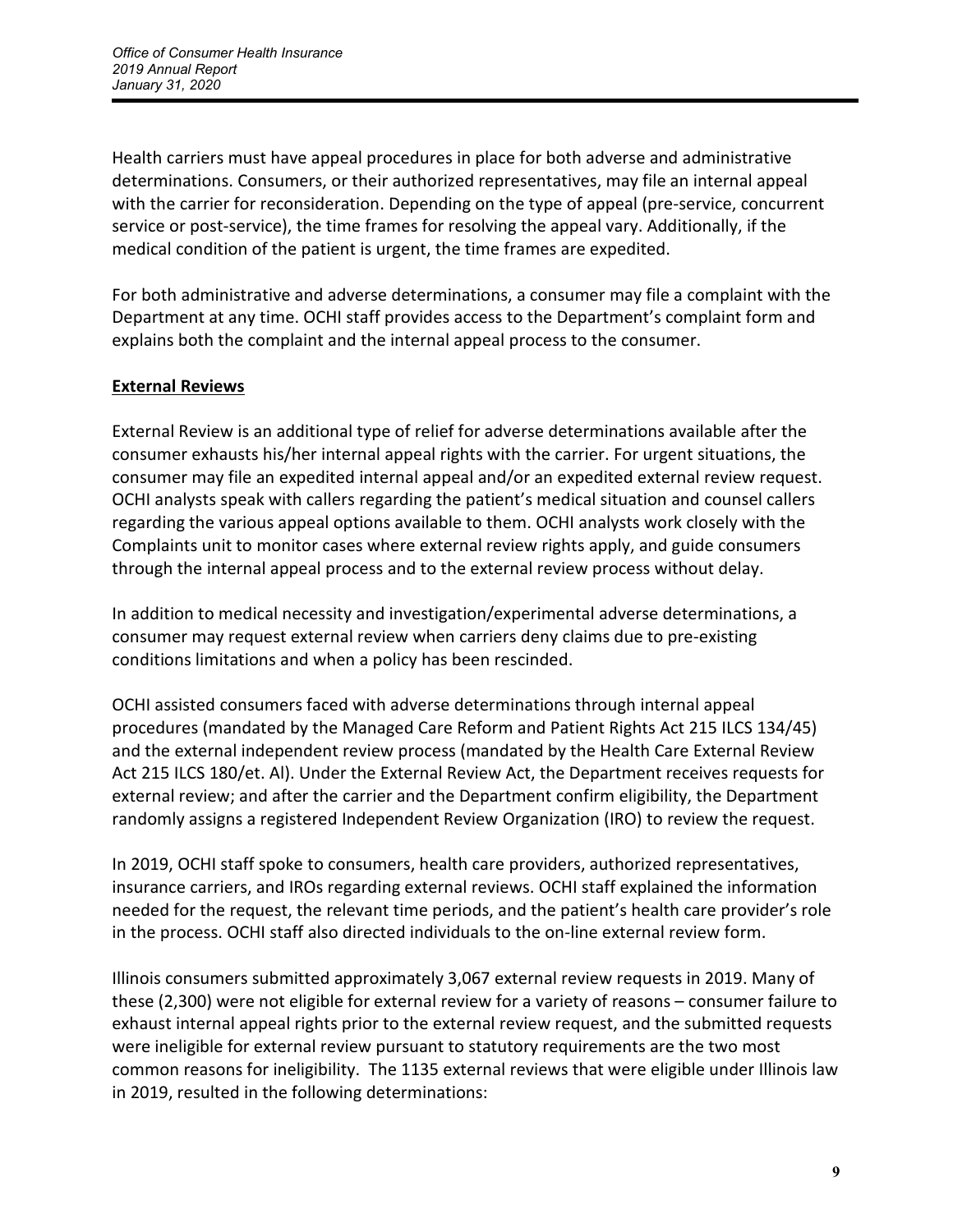- $\triangleright$  493 adverse determinations were overturned in favor of the consumer
- $\triangleright$  625 adverse determinations upheld the carriers' original adverse determinations
- $\triangleright$  17 adverse determinations were partially overturned in favor of the consumer

These results provided a positive outcome for many Illinois health insurance consumers who would have otherwise been denied services or payment.

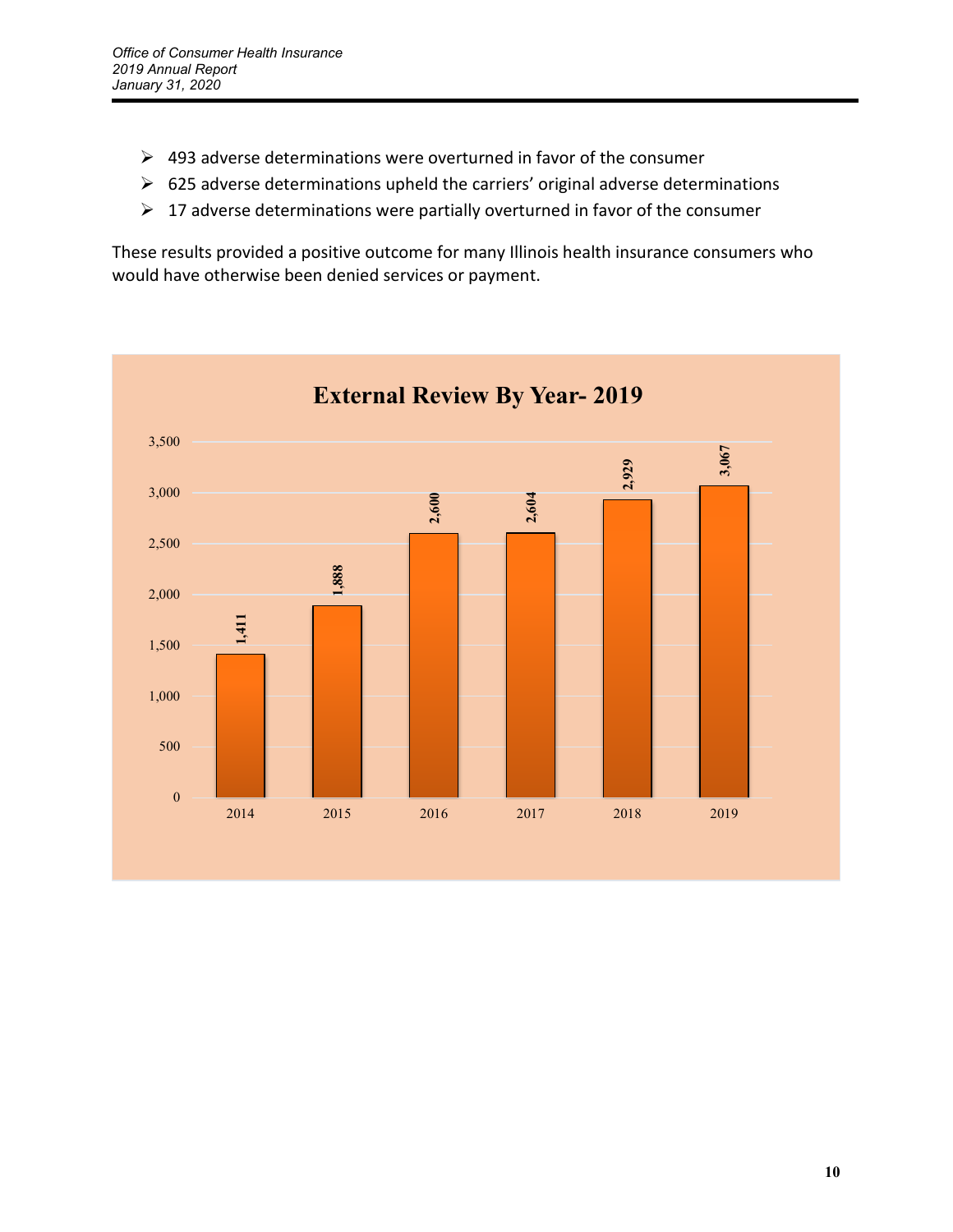

*\*margin of error due to multiple services on same external review*

## **Section 3 - Services Provided By OCHI**

OCHI staff also responded to consumer concerns and inquires received in writing to ensure consumers received the guidance and assistance necessary to navigate the increasingly complex realm of health insurance. OCHI provided a brief evaluation of all incoming complaints and inquiries to effectively address requests of an urgent nature and promptly provide information to consumers to resolve their issue.

#### **1. Written Inquiries**

OCHI staff continued to assist in reviewing and responding to written inquiries from consumers. Written inquiries consist of correspondence that does not constitute a complaint based on one or more of the following reasons: (i) a letter from a consumer addressed to an insurer with a copy to the Department; (ii) a letter of complaint that does not contain enough information for the Department to begin a formal investigation; (iii) a general question about insurance or insurance law; or (iv) a letter requesting assistance on a matter that is not within the jurisdiction of the Department.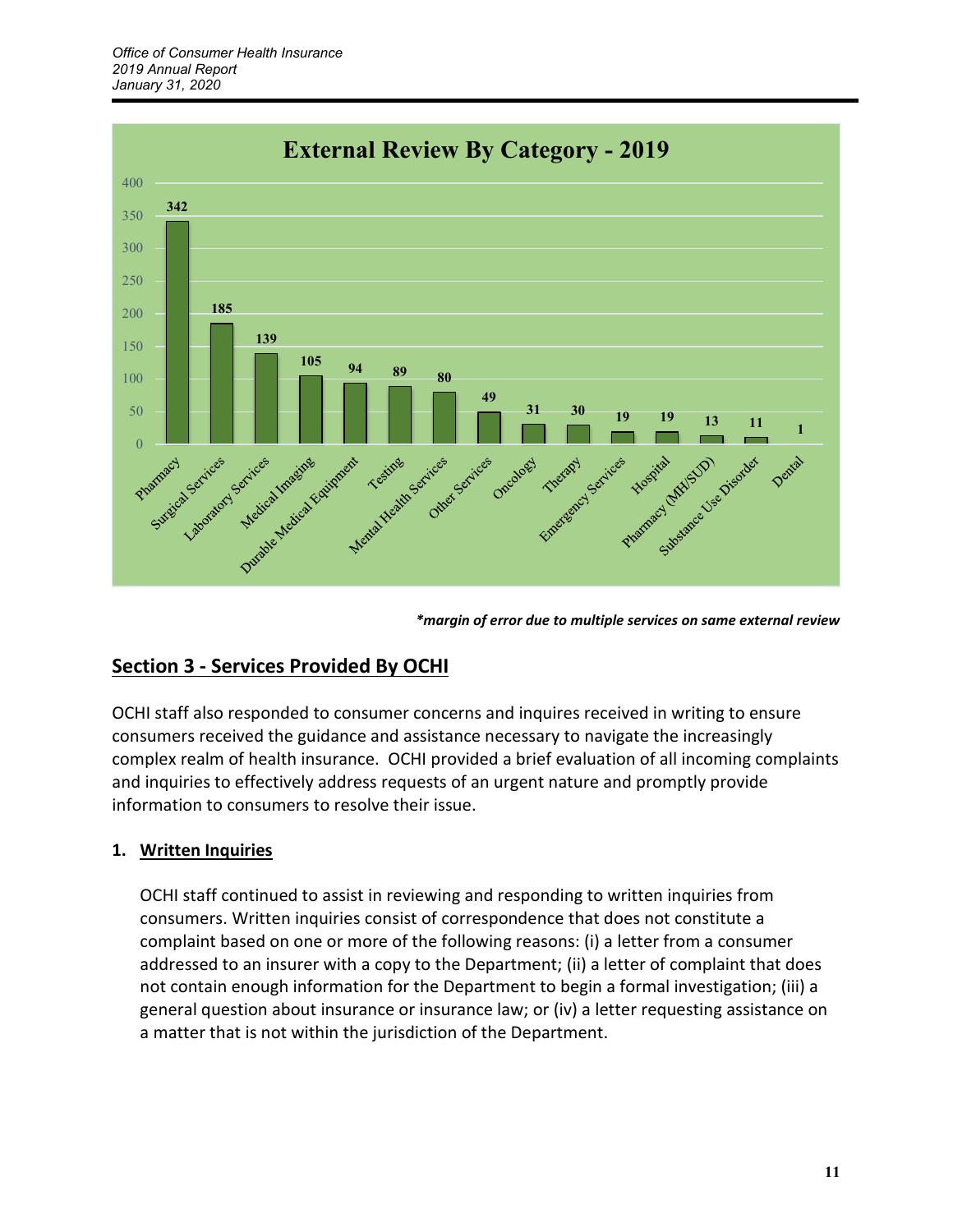## **2. Complaints (Internal Appeals)**

In 2019, OCHI staff assisted the Health Complaint Unit with written consumer complaints. OCHI staff, time permitting, assisted with complaints and had a direct impact on the responsiveness of the Complaint Unit for Illinois consumers. For example, OCHI analysts are responsible for written complaints that contain potential external review issues. Analysts must handle these complaints in a timely manner to ensure the consumer does not lose external review rights which must be exercised within four months of the date of the adverse determination.

## **3. Emails**

OCHI staff members respond to inquiries sent to the Department's general email address [\(DOI.InfoDesk@illinois.gov\)](mailto:DOI.InfoDesk@illinois.gov) available on the Department's website for the public. In 2019, OCHI staff replied to approximately 298 consumer inquiries sent to the general email address.

## **Section 4 - Expanding Public Awareness of OCHI**

During 2019, OCHI used various methods to expand public knowledge about the services it provides to Illinois consumers.

## **1. Brochures**

In 2019, OCHI distributed the following brochures to provide information to Illinois consumers, providers, other agencies and agents/brokers:

- a. **We Are Here for You** Reflects the Department's mission and provides important health insurance telephone numbers and websites for state resources;
- b. **Uninsured Ombudsman Brochure** Provides information for uninsured Illinoisans including websites and telephone numbers for state and federal agencies, programs that provide services to help consumers find qualified health plans, discounts on out-of-pocket costs, low cost or free health coverage through Medicaid, and information on finding Navigators or Assisters and licensed agents who are reliable and available to explain and help explore options for purchasing health care coverage through the Marketplace.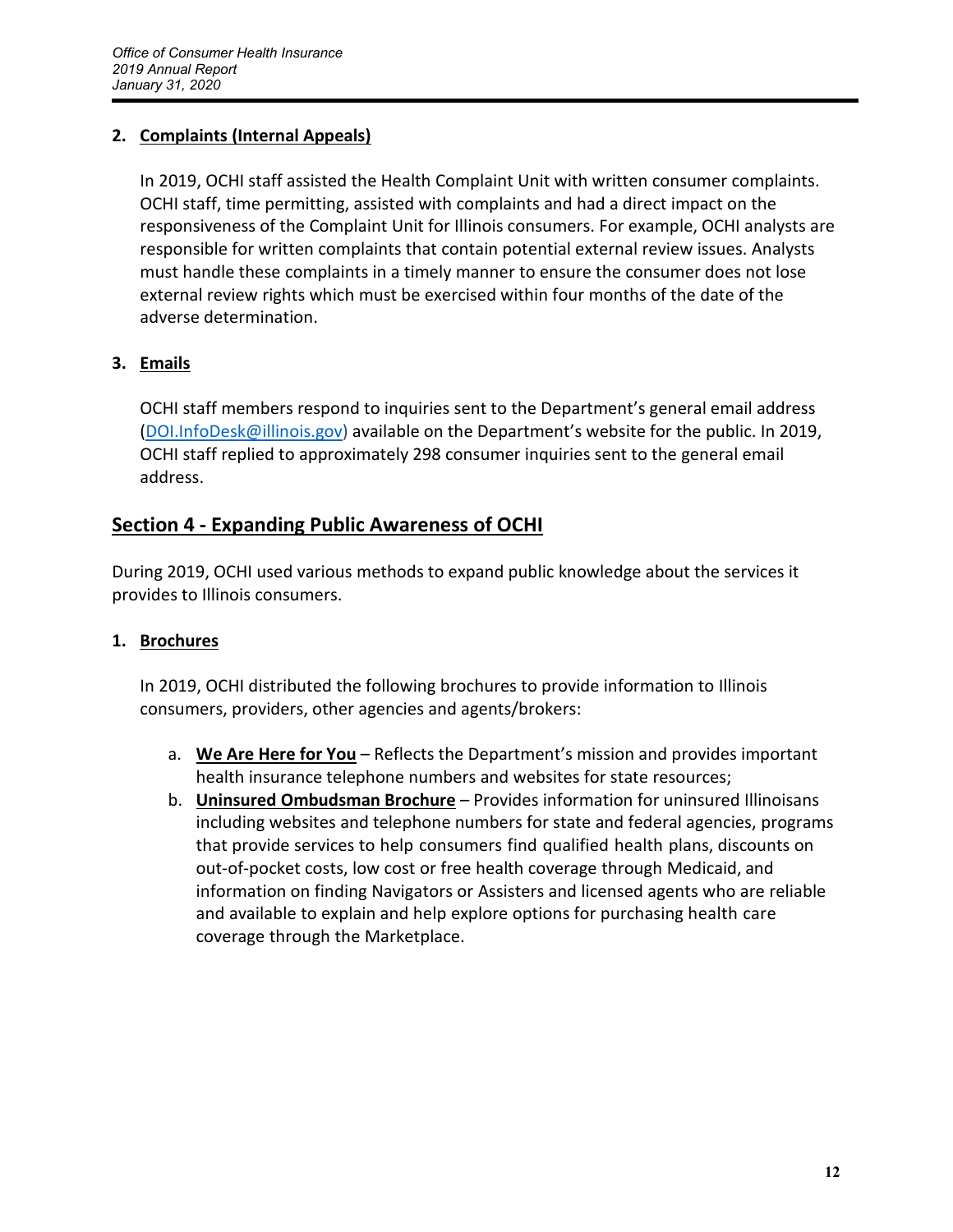## **2. FACT Sheets**

FACT sheets, which explain complex insurance issues important to consumers, are available on the Department website to provide in response to questions received from Illinois consumers. For callers who are unable to access this information via the website, OCHI staff mails the requested material.

The Department continuously updates the consumer FACT sheets as part of our ongoing mission to provide consumer outreach and education to Illinois consumers.

#### **3. Rapid Response Meetings for Dislocated Workers**

An OCHI staff representative participated in 42 Rapid Response meetings providing inperson assistance for more than 2,535 dislocated workers in 2019. The Illinois Department of Commerce and Economic Opportunity (DCEO) schedules these meetings when an employer reports anticipated lay-offs or business closures. More information regarding Rapid Response meetings can be found in Section 5.

#### **4. Job Fairs and Health Fairs**

An OCHI staff representative participated in Job Fairs and Transition Center events throughout Illinois. These efforts provided in-person assistance to thousands of Illinois consumers. More information about these events can be found in Section 5 of this report.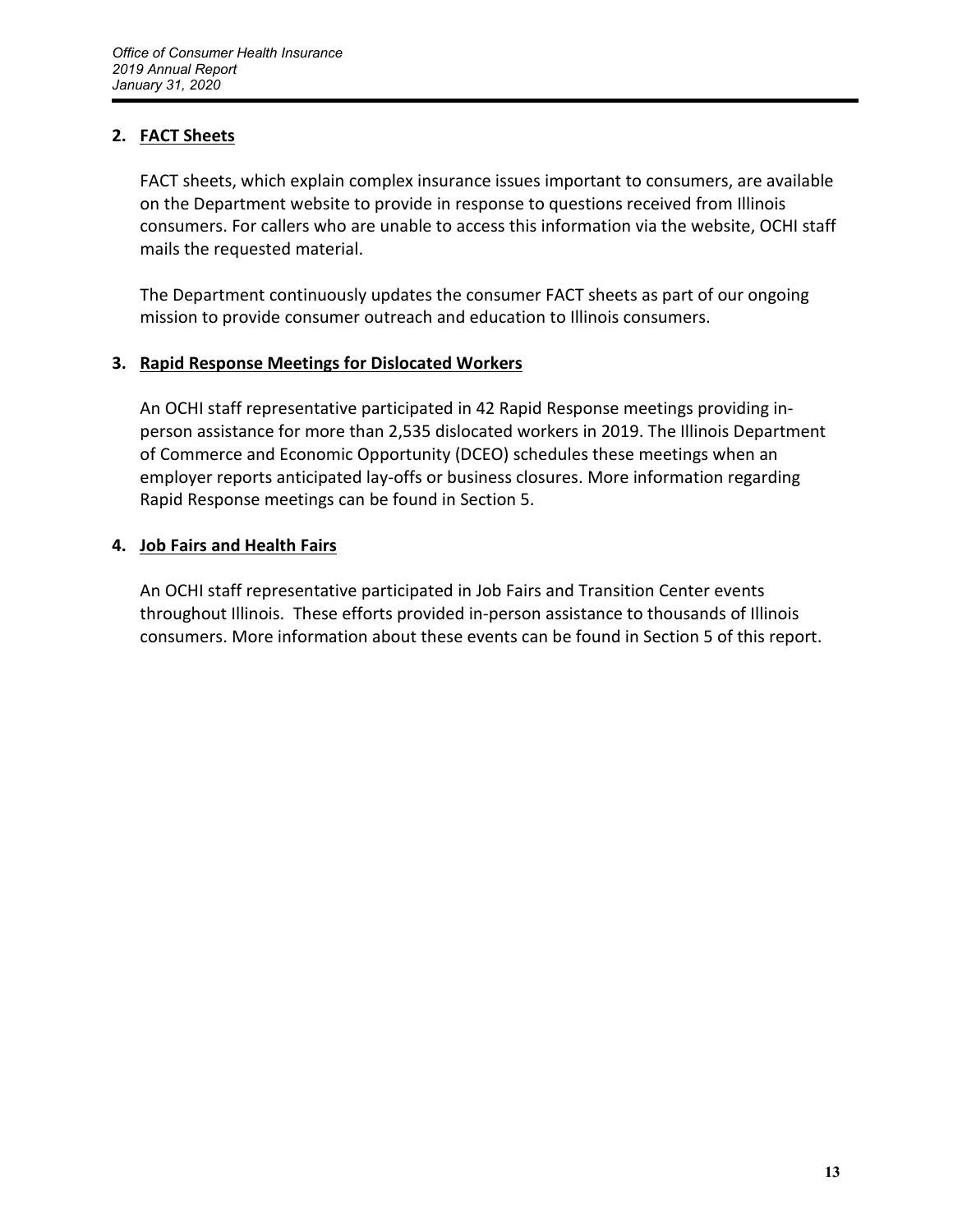## **Section 5 – Uninsured Ombudsman Program**

OCHI established the Uninsured Ombudsman Program (Ombudsman) in 2002 to educate uninsured and underinsured Illinois residents about health insurance options and benefits, including rights guaranteed by state and federal law. The Ombudsman also informs uninsured and underinsured consumers about available resources for low-cost or subsidized medical services. As in previous years, callers include uninsured persons, advocates, organizations that aid the uninsured, other state agencies, legislators, insurance agents, and families. Since the inception of the program, Ombudsman staff has continued to work with various state and local agencies to locate resources that provide medical services to the uninsured and underinsured populations.

In 2019, OCHI staff continued to receive calls from consumers regarding the entire spectrum of health coverage issues, often concerning specific diseases or conditions and the related financial burdens faced by those who are uninsured or underinsured. To provide answers to consumer questions, the Department trains OCHI staff on the relevant sections of the Illinois Insurance Code and the Illinois Administrative Code. General familiarity with certain federal laws and regulations (e.g., ERISA (Employee Retirement Income Security Act) and COBRA) is also required. Given the unique coverage questions and challenges faced by consumers, particularly relating to disease-specific mandates, OCHI staff uses additional resources, including the website, as well as information from other state and local agencies (e.g., state and local public health departments), to provide clear and helpful answers. In many cases, OCHI directs uninsured and underinsured consumers to providers of low cost or subsidized medical services.

## **2019 Rapid Response Workshops for Dislocated Workers**

Ombudsman staff actively participated on the Rapid Response Team for Dislocated Workers. At Rapid Response meetings, team members from various agencies answered questions and provided the most current information about local resources and services for dislocated workers. The Ombudsman staff provided critical information about continuation rights available through the former employer's group health insurance; and information regarding special enrollment rights which allow dislocated workers to enroll in a spouse's employer group health plan or through the federal Marketplace. The Rapid Response Team distributed printed OCHI materials to help consumers through the period of transition after job loss. Ombudsman staff personally connected with Illinois dislocated workers by attending the following workshops and outreach events in 2019: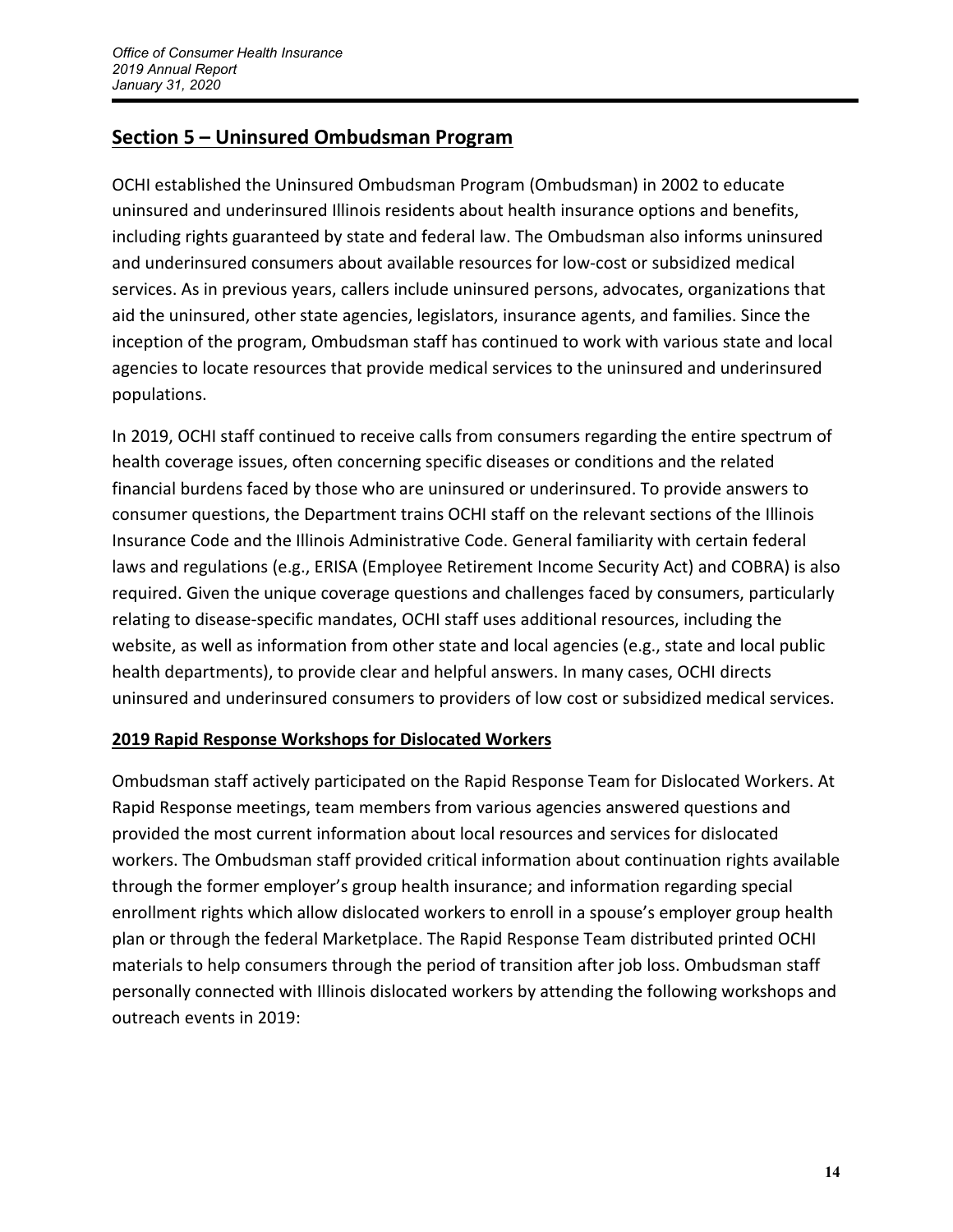## **Rapid Response Workshops**

| <b>Date</b> | <b>Employer</b>                    | <b>Workshop Location</b> | <b>Employees</b><br><b>Impacted</b> |
|-------------|------------------------------------|--------------------------|-------------------------------------|
| 1/8/19      | <b>Burlington Coat Factory</b>     | Peoria                   | 25                                  |
| 2/5/19      | <b>DuPont</b>                      | El Paso                  | 33                                  |
| 2/20/19     | Ardagh Group                       | Lincoln                  | 75                                  |
| 2/21/19     | Ardagh Group                       | Lincoln                  | 75                                  |
| 2/28/19     | Airtex                             | Fairfield                | 10                                  |
| 3/11/19     | <b>Amsted Rail</b>                 | <b>Granite City</b>      | 145                                 |
| 3/21/19     | <b>Western Illinois University</b> | Macomb                   | 138                                 |
| 4/9/19      | Shopko                             | Tuscola                  | 10                                  |
| 4/17/19     | <b>Warranty Group (Assurant)</b>   | Champaign                | 13                                  |
| 4/22/19     | Shopko                             | Monticello               | 14                                  |
| 4/29/19     | <b>Hodgson Mill</b>                | Effingham                | 55                                  |
| 5/1/19      | FedEx                              | Effingham                | 9                                   |
| 5/8/19      | HD Smith                           | Springfield              | 130                                 |
| 5/14/19     | HydroChem                          | <b>Wood River</b>        | 25                                  |
| 6/5/19      | Center Ethanol Co.                 | Sauget/Belleville        | 47                                  |
| 6/12/19     | <b>Rockwell Automotive</b>         | Champaign                | 65                                  |
| 6/13/19     | Rockwell Automotive                | Champaign                | 65                                  |
| 7/8/19      | Sun Basket                         | Valmeyer                 | 69                                  |
| 7/9/19      | Sun Basket                         | Valmeyer                 | 68                                  |
| 7/10/19     | Sun Basket                         | Valmeyer                 | 68                                  |
| 7/11/19     | Sun Basket                         | Valmeyer                 | 69                                  |
| 7/30/19     | LME, Inc.                          | Rock Island              | 57                                  |
| 8/2/19      | Midstate College                   | Peoria                   | 43                                  |
| 8/7/19      | <b>Conifer Health Solutions</b>    | Springfield              | 45                                  |
| 8/12/19     | Fibrebond                          | Edelstein                | 35                                  |
| 9/17/19     | Watco Co.                          | <b>Wood River</b>        | 88                                  |
| 9/26/19     | <b>News Gazette</b>                | Champaign                | 130                                 |
| 9/30/19     | John Deere Harvester               | Rock Island              | 50                                  |
| 10/15/19    | <b>Gander Outdoors</b>             | Peoria                   | 19                                  |
| 10/16/19    | Vistra Energy                      | Coffeen                  | 99                                  |
| 10/17/19    | <b>Vistra Energy</b>               | Havana                   | 37                                  |
| 10/18/19    | <b>Vistra Energy</b>               | Havana                   | 36                                  |
| 10/25/19    | Ardagh Group                       | Lincoln                  | 150                                 |
| 11/6/19     | Peabody Energy/Wildcat Hills       | Equality                 | 226                                 |
| 1114/19     | <b>Vistra Energy</b>               | Bartonville              | 25                                  |
| 11/15/19    | Horace Mann Co.                    | Springfield              | 29                                  |
| 12/3/19     | <b>Vistra Energy</b>               | Canton                   | 31                                  |
| 12/4/19     | Vistra Energy                      | Canton                   | 30                                  |
| 12/11/19    | Sears                              | Peoria                   | 57                                  |
| 12/17/19    | <b>GSI Group</b>                   | Flora                    | 40                                  |
| 12/18/19    | <b>GSI Group</b>                   | Flora                    | 40                                  |
| 12/19/19    | AECOM                              | Peoria                   | 60                                  |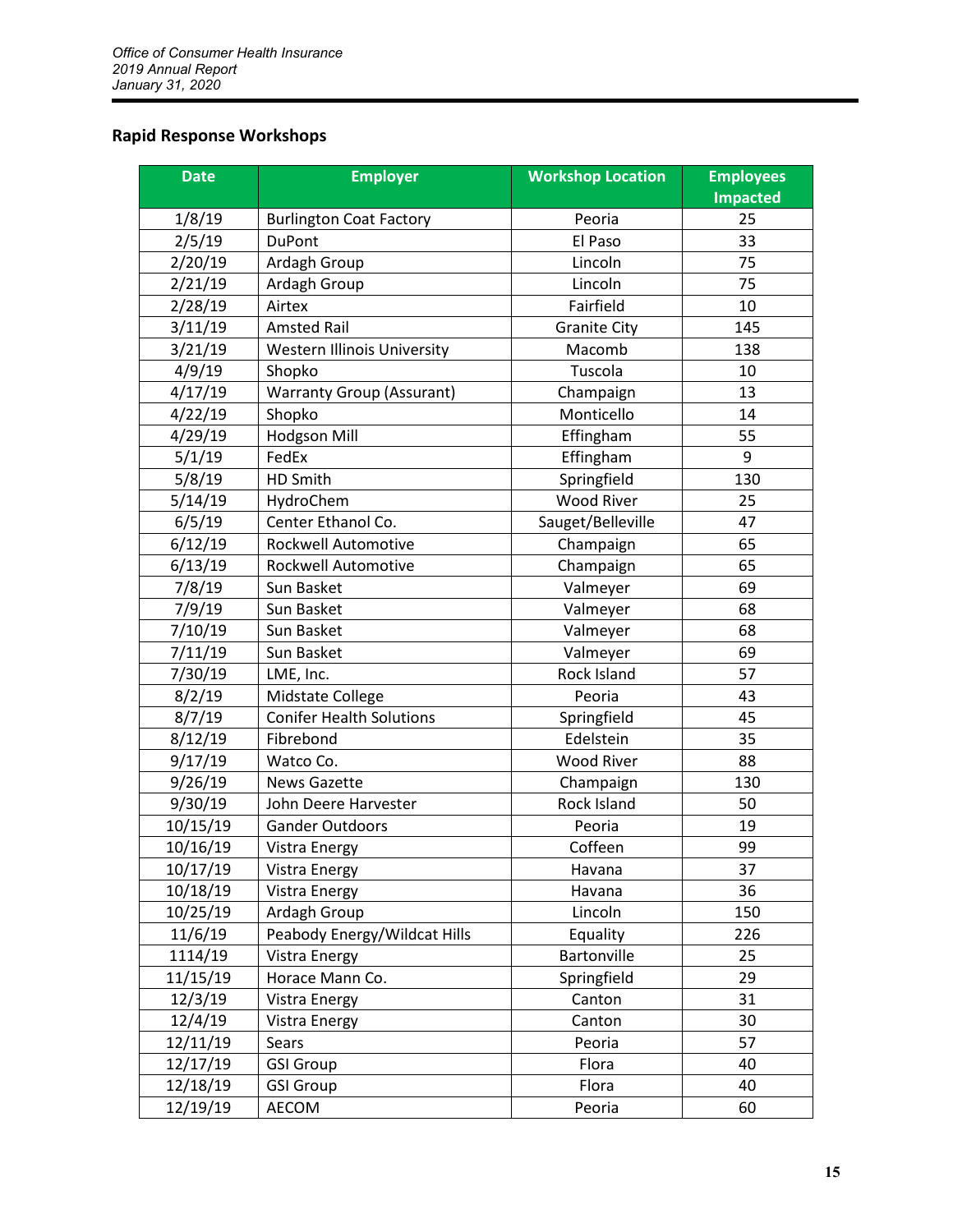#### **Outreach Events**

| <b>Date</b> | <b>Event</b>                            | <b>Location</b> |
|-------------|-----------------------------------------|-----------------|
| 3/27/19     | <b>Green County Health Fair</b>         | Carrollton      |
| 3/28/19     | <b>Richland Community College Fair</b>  | Decatur         |
| 5/21/19     | <b>LLCU Taylorville Career Fair</b>     | Taylorville     |
| 5/29/19     | <b>LLCU Litchfield Career Fair</b>      | Litchfield      |
| 7/29/19     | Seminar for District Office Staff       | Springfield     |
| 8/27/19     | Farm Progress Show                      | Decatur         |
| 8/28/19     | Farm Progress Show                      | Decatur         |
| 8/29/19     | Farm Progress Show                      | Decatur         |
| 9/11/19     | Job Fair Workforce Investment Solutions | Decatur         |
| 10/23/19    | <b>Workforce Alliance and IDES</b>      | Beardstown      |

## **Section 6 - Trends and Recommendations**

OCHI continued to focus on its mission of providing assistance and information to all health care consumers within the State and the mission of the Department of Insurance: **"***To protect consumers by providing assistance and information, by efficiently regulating the insurance industry's market behavior and financial solvency, and by fostering a competitive insurance marketplace."* The cost of coverage and low health insurance literacy continued to remain a significant barrier to enrollment for many consumers. It is critical that the OCHI team continues educating consumers about the benefits of obtaining health insurance coverage and providing valuable information to help consumers better evaluate their coverage options.

For many consumers health insurance is a complicated subject, and many are challenged with understanding how to resolve issues and how the regulatory process for insurance works. The OCHI staff has several resources to help consumers understand their health insurance, and our primary goal is to be a trusted source of insurance information for Illinois consumers.

OCHI staff is continuously working to improve the consumer assistance they provide based on the changing landscape of the health insurance market. OCHI has the invaluable opportunity of providing recommendations for improvement in regulation and consumer assistance based on the frequent interactions with consumers.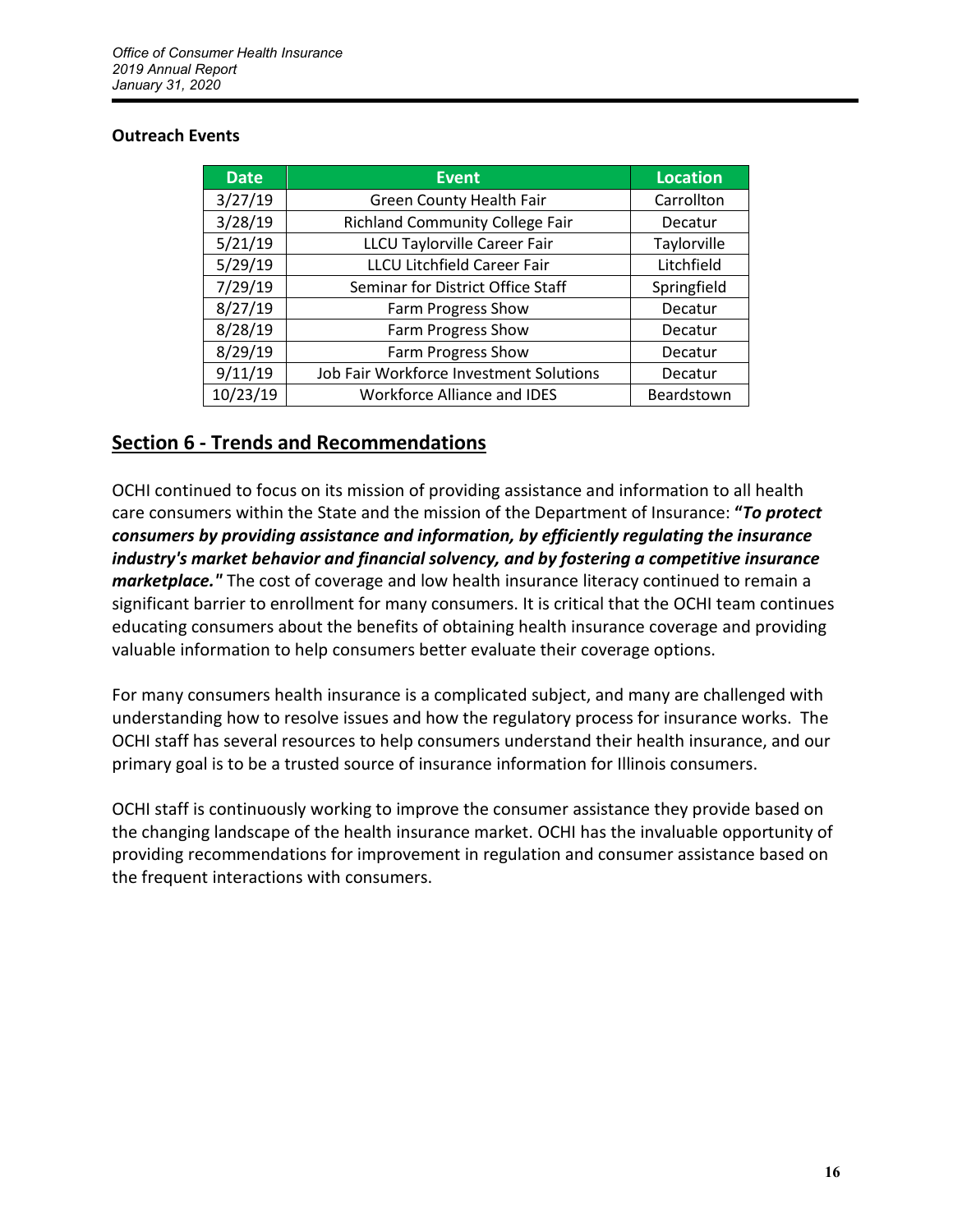#### 1. Consumer Education and Outreach for Department of Insurance Jurisdiction

OCHI receives thousands of calls each year that are outside of the jurisdiction of Department of Insurance. OCHI analysts work with the consumer to educate them on the resources available to them and the appropriate agency with the authority to assist and resolve their issue. The primary source of consumer confusion is the respective roles of HFS/Medicaid, the Marketplace and the Department of Insurance.

#### *Possible Remedy*

Work closely with other state agencies to better facilitate Illinois consumers by creating a more streamlined approach for forwarding information that is out of our jurisdiction to the appropriate regulatory agency. An ongoing, cooperative educational campaign for consumers would increase awareness of OCHI and differentiate the role of Medicaid within the State of Illinois.

## 2. Mental Health/Substance Use Disorders (MH/SUD)

Providers and advocacy groups have reached out to the Department with concerns that many carriers are not covering medically necessary treatment; however, many providers are unaware or not educated about the option to request an external review with the Department.

#### *Possible Remedy*

The Department will pursue an avenue for communication and education on a statewide scale to encourage health care providers to file external review requests on behalf of their patients when services are denied or reduced. The Department of Insurance will remain actively engaged with consumer advocacy groups to assess the rights and needs of Illinoisans as related to Mental Health and Substance Use Disorders, to ensure health care providers and consumers understand their rights under the laws, and to act as a trusted advisor.